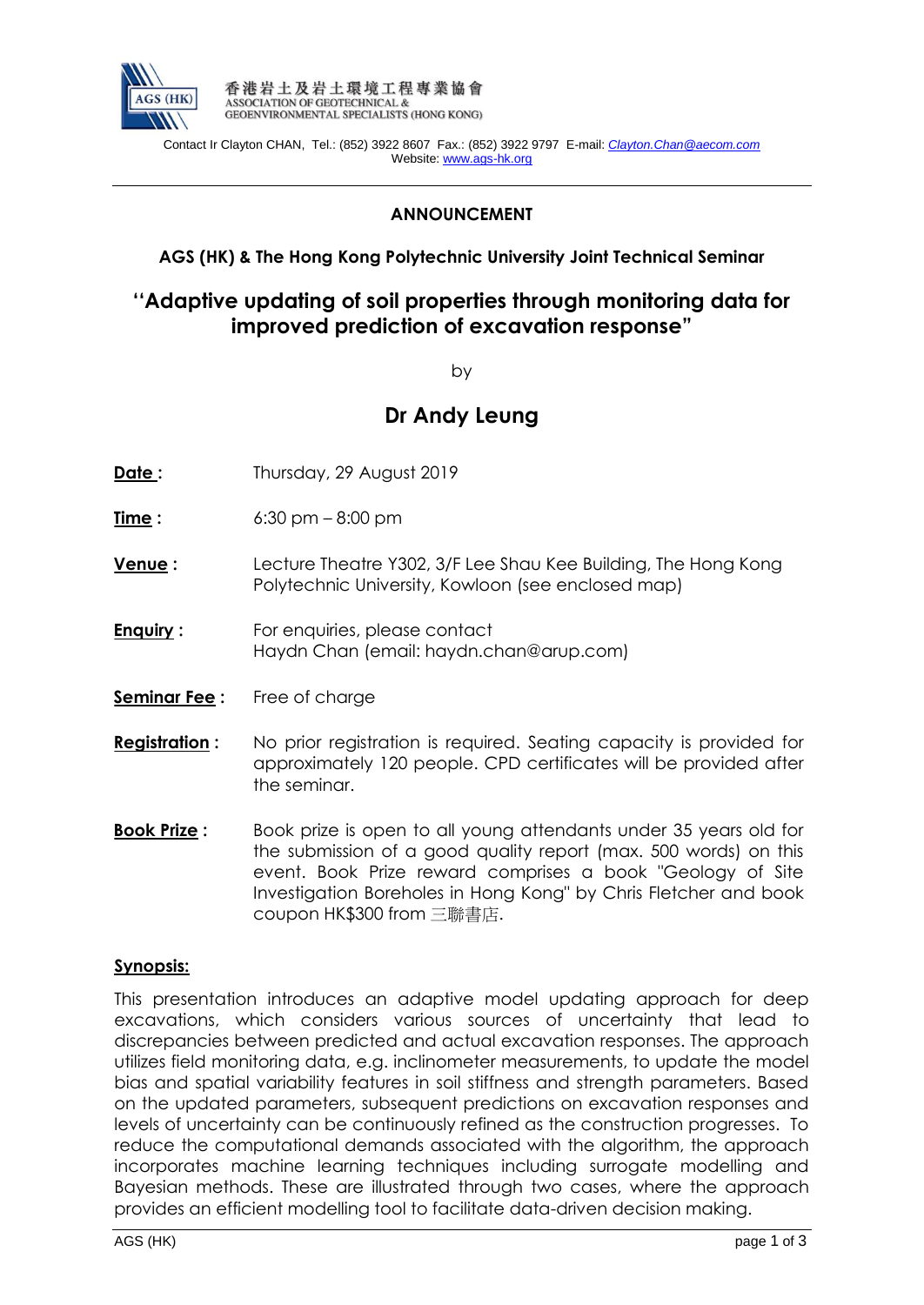

香港岩土及岩土環境工程專業協會 ASSOCIATION OF GEOTECHNICAL &<br>GEOENVIRONMENTAL SPECIALISTS (HONG KONG)

 Contact Ir Clayton CHAN, Tel.: (852) 3922 8607 Fax.: (852) 3922 9797 E-mail: *[Clayton.Chan@aecom.com](mailto:Clayton.Chan@aecom.com)* Website: www.ags-hk.org

## **About the Speaker**

Dr. Leung is currently Associate Professor at The Hong Kong Polytechnic University. He graduated from The University of Hong Kong (BEng) and University of California, Berkeley (MS), before he obtained PhD degree at the University of Cambridge, UK. Before joining PolyU, Dr Leung has practised geotechnical engineering both in Hong Kong and the United States, and had been involved in a number of large-scale civil engineering projects in Hong Kong, the United States, United Kingdom, India and the Middle East. His research interests include soil-structure interaction, reliability of geotechnical and structural systems and probabilistic analysis approaches. He has received awards including the HKIE Fugro Prize, Departmental Teaching Excellence Award, Dean's Award for Outstanding Achievement in Research Funding, etc. Currently, he also serves as the Secretary-General of Hong Kong Geotechnical Society.